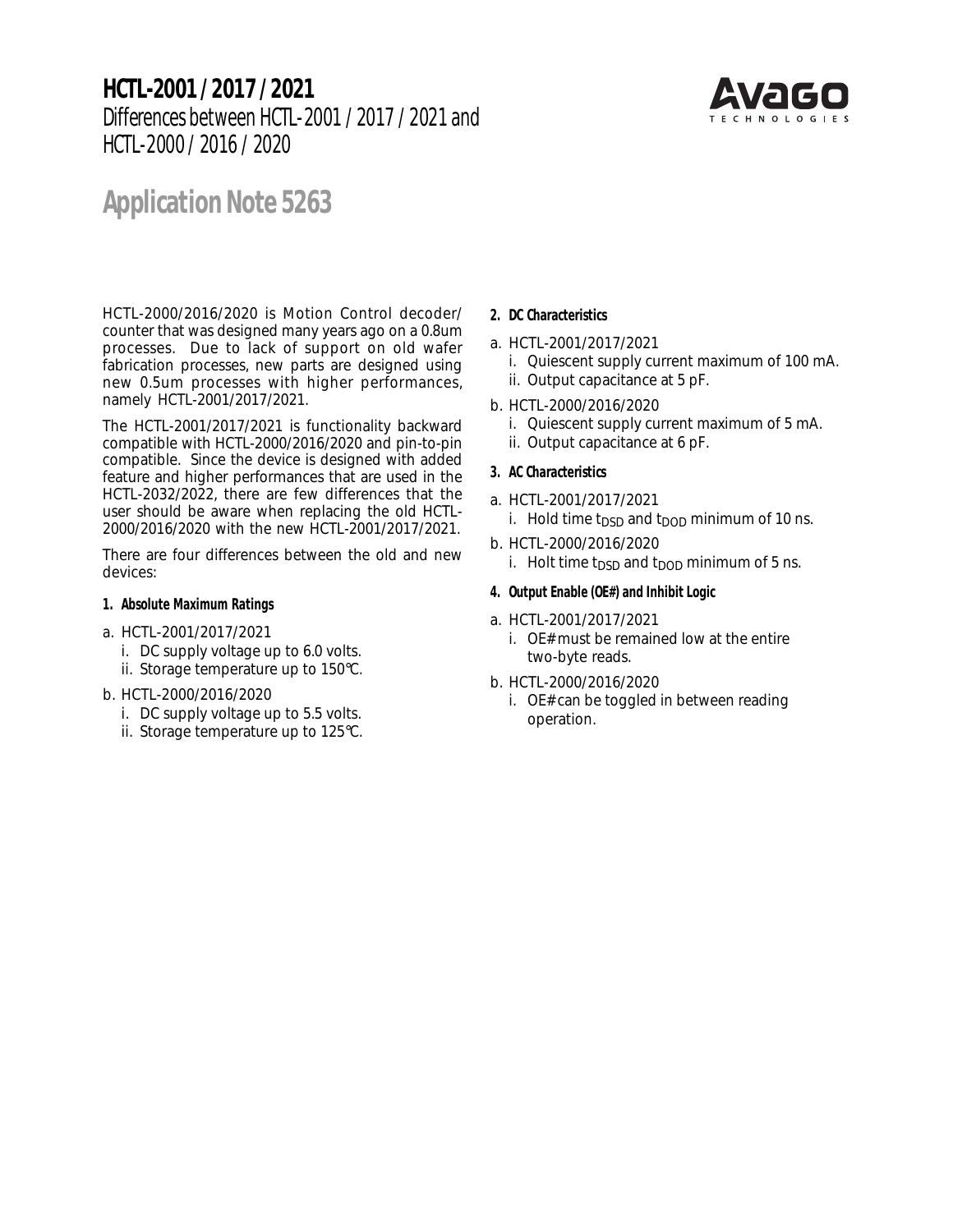## **Workaround**



**SOLUTION #1**